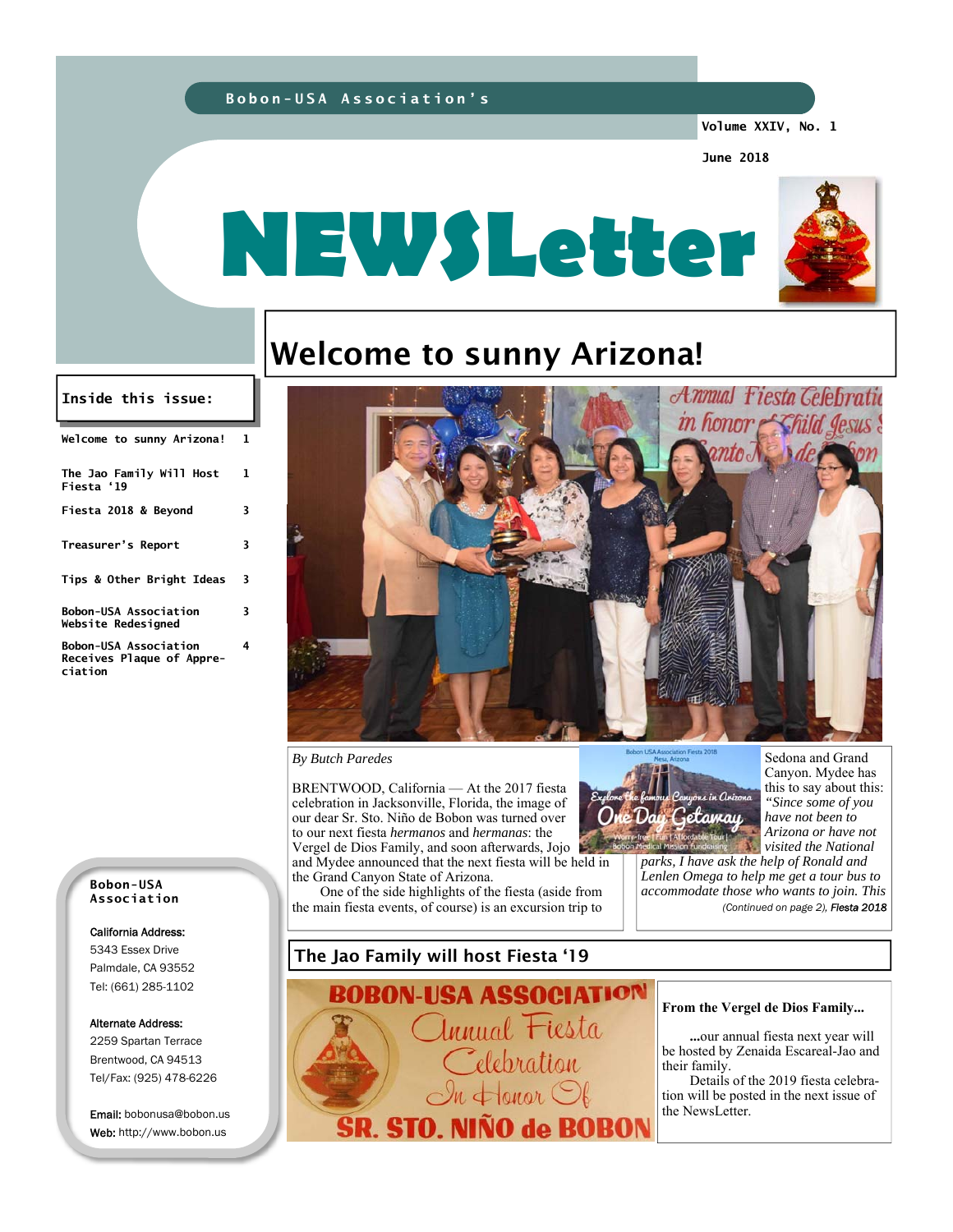### Fiesta 2018...

#### *(Continued from page 1)*

*is optional and only to those who are interested. Since we have a plan to do medical mission to our own kababayan in Bobon in January 2019, we decided to make this a fund raising trip. We added a few dollars to help buy medications and supplies to those underprivileged and sick people in Bobon. I'm sure we all have the heart to help and share in thanksgiving for all the blessings."*

Our 2018 Annual Fiesta in honor of Sr. Sto. Niño de Bobon will be on Saturday, August 18, 2018 and this year's sponsors are the Vergel de Dios family: Jojo, Mydee, Daniel and Sam.

### **9-Day Novena schedule by date and location:**

- Day 1: August 9—Alvarez Family *Florida, Illinois, Minnesota, North Carolina*
- Day 2: August 10—Chan Family *New York, Ontario, Quebec, Toronto, Canada*
- Day 3: August 11—Paredes Family / Tobes Family *California*
- Day 4: August 12—Carpina Family / Hill Family *Arizona, Australia*
- Day 5: August 13—Escareal Family *New Jersey, Philadelphia, Connecticut*
- Day 6: August 14—Evangelista Family *Alaska, Vancouver, Albany, Alberta, Calgary, Victoria BC*
- Day 7: August 15—Vasquez-Ganaban Family *Oregon, Virginia, Maryland, France*
- Day 8: August 16—Zenaida Jao & Jeanne Jao Marquez Family - *Nevada, Utah, Texas*
- Day 9: August 17—Cornillez-Vergel de Dios Family *Gilbert, Arizona*



The 9th day Novena will be on Friday, August 17, 2018 at 4:30pm followed by the traditional *vespera* celebration at Hurtado Hall, St. Mary's Catholic Church, 230 W. Galveston St., Chandler, AZ 85225.

The Fiesta celebration on Saturday, August 18, 2018, will start with the Holy Mass in honor of Sr. Sto. Niño de Bobon at 5pm at the Christ the King Catholic Church, 1551 E, Dana Ave., Mesa, AZ 85204. After the mass, *Sinulog* and our traditional group picture-taking will follow at 6pm.

After the mass, our fiesta dinner and dance will follow at 7pm at the Holiday Inn Hotel, 1600 S. Country Club Dr., Mesa, AZ 85210.



### **Fiesta Attire:**

Formal or *Barong Tagalog*

### **Meal Ticket:**

\$50/person (adult), \$25/child (12 and under).

### **Accomodations:**

Holiday Inn Hotel, 1600 South Country Club Drive, Mesa, AZ 85210. A special rate of \$79+ tax has been arranged by this year's sponsors. Number of rooms at this rate is limited so please reserve as soon as possible.

### **Nearest airport:**

Phoenix Sky Harbor International Airport (PHX) Website: www.skyharbor.com. It's 15 miles to the hotel, about 30 mins. drive

### **Places of interest and distances from the Hotel:**

- Golfland Sunsplash (waterparks), 0.6 miles from Holiday Inn
- Amazing Jakes (Indoor playcenter). 3.3 miles
- Topgolf (indoor golf), 11 miles
- Main Event (bowling, bar, arcade and video games), 11 miles
- Odysea Aquarium, 15 miles
- Kokopelli Golf Club, 2.2 miles
- Dobson Ranch Golf Club, 2.8 miles
- Glacier Snow Sweets and Treats (for Halo-halo), 7.3 miles
- At My Place Café, (Filipino Restaurant), 3.7 miles

### **Shopping from the hotel:**

- Arizona Mills, 7.2 miles
- Chandler Fashion Center, 9 miles
- Superstition Springs Mall, 10 miles
- Phoenix Premium Outlet, 17 miles
- Santan Village Shopping Mall, 12 miles

### **Places to see in Arizona:**

- The Grand Canyon National Park
- Antelope Canyon in Page, AZ
- Horseshoe Bend in Page, AZ
- Red Rock State Park, Sedona, AZ
- Beaver Falls, Havasu Creek
- Canyon de Chelly Natl. Monument, Apache County, AZ

See you all in Arizona soon!

*"We added a few dollars to help buy medications and supplies to those underprivileged and sick people in Bobon. I'm sure we all have the heart to help and share in thanksgiving for all the blessings."*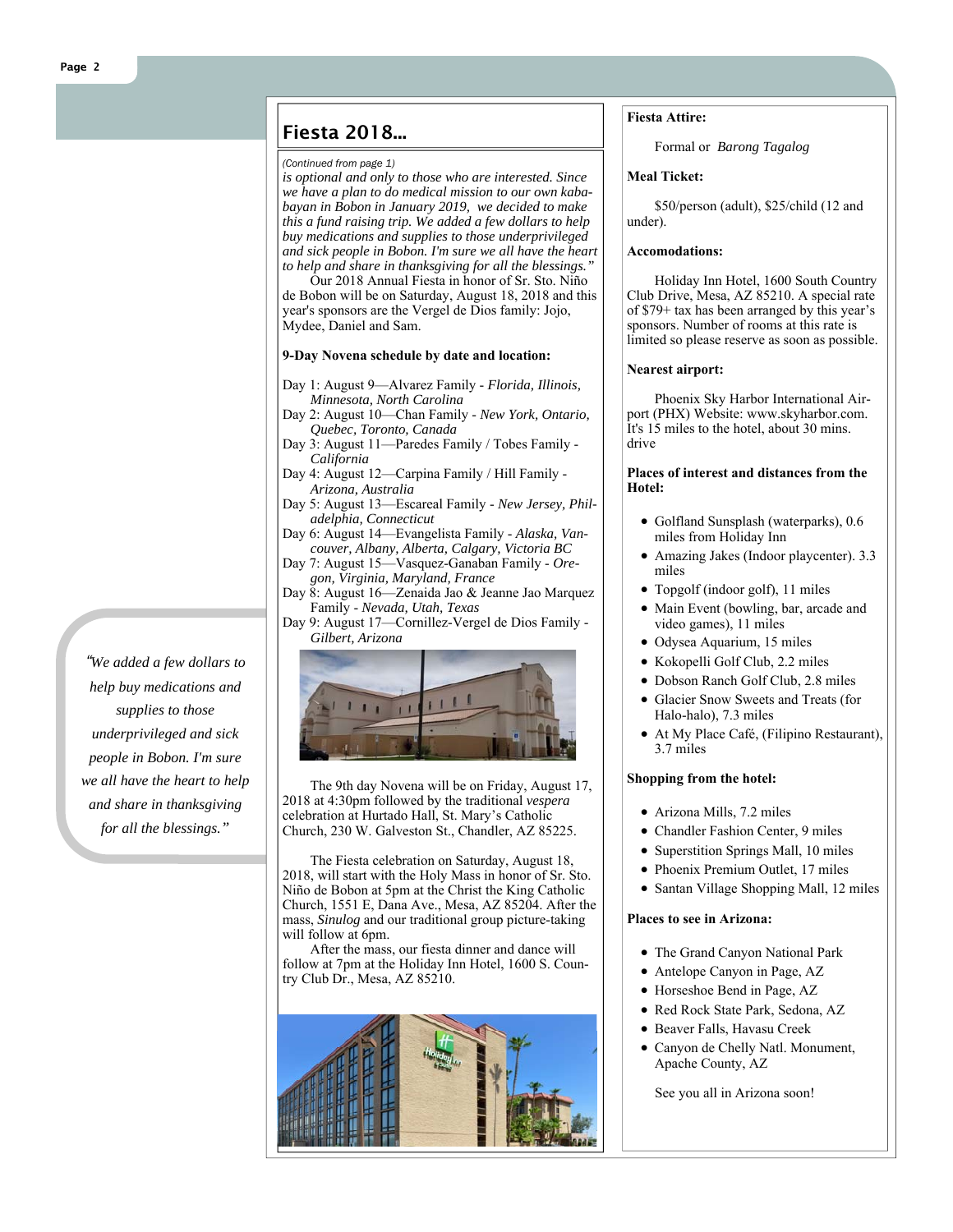# Fiesta 2018 and Beyond

 We now have a line-up of *hermanos/hermanas*  for our annual fiesta until 2020. Here they are:

- 2018 Jojo and Mydee Vergel De Dios and sons DJ and Sam, *Arizona*
- 2019 Zenaida Jao, *TBA*
- 2020 Paredes Cousins, *TBD*
	- Viva Sr. Sto. Niño!
- Fiesta 2021 and beyond are still open. Any takers?

 If you feel like Sr. Sto. Niño is calling and asking you to honor Him by sponsoring any of our upcoming fiesta celebrations, just let us know.

# Tips & Other Bright Ideas

### **Maintenance to Keep Your A/C Running Strong**

The long, hot days of summer provide hours and hours of outdoor fun. But after you've worked up a good sweat, it's time to head indoors to refresh yourself. Few things in life are better than cranking up the air conditioning and taking a breather under a blast of ice-cold air. But there are few

things worse than an air conditioning unit that breaks down right in the middle of the dog days, turning your house into a sauna.

To make sure your air conditioner is ready for peak use this summer, here are some A/C maintenance tips that will keep you from sweltering.

### **Inspect your outdoor unit.**

To help ease its heavy summer workload, check up on your air conditioner unit while temperatures are still mild. A quick DIY inspection can determine if any professional servicing may be necessary.

Begin your inspection by powering down the unit so no parts are damaged. Next, inspect the area around the A/C condenser to make sure no debris (leaf litter, for example) has accumulated there. Any blockage might be enough to prevent air from entering the system.

Leaks can tax your A/C unit as well. Run your A/C long enough to test the flow from the indoor

*(Continued on page 4), Tips*

More fiesta pictures are available for viewing and download at our redesigned website: http://www.bobon.us

### Treasurer's Report by Bobbie Cornillez

| <b>Bobon-USA Residents Association</b>        |    |             |    |                |                         |  |  |  |
|-----------------------------------------------|----|-------------|----|----------------|-------------------------|--|--|--|
| Fiesta 2018, Orange Park Jacsonville, Florida |    |             |    |                |                         |  |  |  |
| <b>Treasurer's Report</b>                     |    |             |    |                |                         |  |  |  |
| As of July 2018                               |    |             |    |                |                         |  |  |  |
| Beginning Balance (As of June 2017)           |    |             |    | \$14,350.26    |                         |  |  |  |
| Petty Cash: Previous Balance \$38.00          |    |             | \$ | 38.00          |                         |  |  |  |
| <b>Total Beginning Balance</b>                |    |             |    |                | \$14,388.26 \$14,388.26 |  |  |  |
| Income                                        |    |             |    |                |                         |  |  |  |
| Membership                                    |    |             | \$ | 305.00         |                         |  |  |  |
| Dinner                                        |    |             | \$ | 5,680.00       |                         |  |  |  |
| <b>Curacha Dance Fundraising</b>              |    |             | \$ | 1,418.17       |                         |  |  |  |
| Donation from John and Ely Percy              |    |             | \$ | 50.00          |                         |  |  |  |
| <b>Total Fiesta Income</b>                    |    |             | \$ | 7,453.17       |                         |  |  |  |
| Interest Income April 2017-June 2018          |    |             | \$ | 6.85           |                         |  |  |  |
| <b>Total Income</b>                           |    |             | Ś  | 7,460.02       |                         |  |  |  |
| Expenses                                      |    |             |    |                |                         |  |  |  |
| Fiesta Expenses: Dinner                       |    |             |    | \$ (5,680.00)  |                         |  |  |  |
| , Invitation                                  |    |             | \$ | (190.00)       |                         |  |  |  |
| Total Fiesta Expenses                         |    |             |    | \$ (5,870.00)  |                         |  |  |  |
| Other Expenses:                               |    |             |    |                |                         |  |  |  |
| Bobon-USA Web Hosting 4 years                 |    | \$ (235.67) |    |                |                         |  |  |  |
| US Domain Name Renewal Bobon-US-5 years       |    | \$ (56.32)  |    |                |                         |  |  |  |
| <b>Transaction</b> fee                        | \$ | $(0.25)$ \$ |    | (292.24)       |                         |  |  |  |
| Bank Fees                                     |    |             | \$ | (9.00)         |                         |  |  |  |
| <b>Total Expenses</b>                         |    |             |    | \$ (6, 171.24) |                         |  |  |  |
| Net Income                                    |    |             |    |                | S<br>1,288.78           |  |  |  |
| <b>Ending Balance</b> as of July 2018         |    |             |    |                | \$15,677.04             |  |  |  |
|                                               |    |             |    |                |                         |  |  |  |

### Bobon-USA Association website is redesigned

Our Association's website (http://www.bobon.us) has just been redesigned. If you have not visited the site lately, go ahead and log on to it. The Home page, News section, and the Picture Gallery contain updated information. While you are there, check the Members page also and browse the list and see if your name is included. If not, please email us at bobonusa@bobon.us.

Happy surfing!

bobon-usa

PICTURE GALLERY ABOUT BOBON MEMBERS HOME **NEWS**